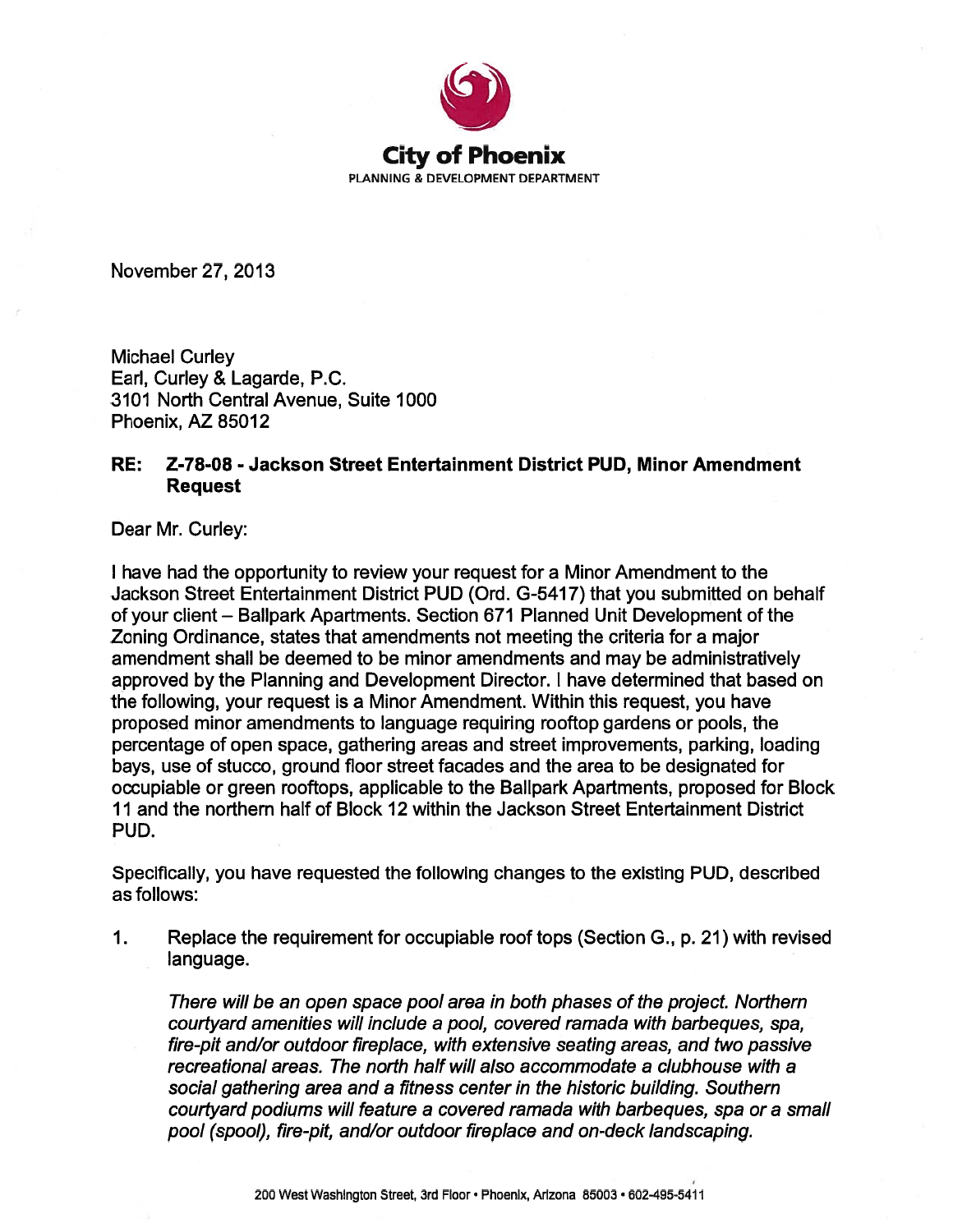**Michael Curley** Earl, Curley & Lagarde, P.C. November 27, 2013 Page 2

- $2.$ Replace the requirement for 15% open space (Section G., p. 19) with the commitment to open space and amenities outlined in #1, above and per the site plan dated September 17, 2013 and email dated November 13, 2013.
- 3. Define proposed gathering areas (Section G., p.23) as the open space areas provided on the site plan dated September 17, 2013 for north and south of Buchanan Street, as well as three public gathering areas within the right-of-ways at 3rd, 4th and Buchanan Streets.

These areas will include, at a minimum, three amenities which could include benches, bike racks and landscaping which may meet or exceed the minimum standards, and/or other amenities with the approval of the Planning and Development Department. Proposed improvements to Buchanan Street are subject to approval by the Street Transportation Department, including:

- a) enhanced paving treatments at the 3rd Street and 4th Street intersection crosswalks
- b) a pedestrian crosswalk midblock that connects the north/south parcels
- c) street furniture on both sides of Buchanan Street.
- $4.$ Replace language defining percentage allocation of parking space sizes for garage parking (Section G., p.27).

100% of the garage parking spaces will have a minimum dimension of 8'6"x18'.

5. Replace language defining requirements for loading bays (Section G., pp.29-30).

Two standard (10'x30') loading bays will be provided within the parking structures, one for the northern phase and one for the southern phase.

6. Replace language limiting the use of stucco on the facade to 25% (Section H., p.33).

Stucco finishes shall be limited to no more than 25% of street-facing facades for a height of 26 feet. At greater than 26 feet, the stucco finish for street-facing facades may be increased to 50% provided that materials elements from the lower level are incorporated in a manner to provide articulation/modulation per the building articulation requirements noted on p.32.

7. Remove the requirement for 50% of the ground floor street front façade transparency (Section H. p.36).

In lieu of 50% of the ground floor street front façade being developed as transparent, the street front will have private patios with metal railings, and individual sidewalk connections where possible. The patios will have canopy covers and ample fenestration directed toward the street front.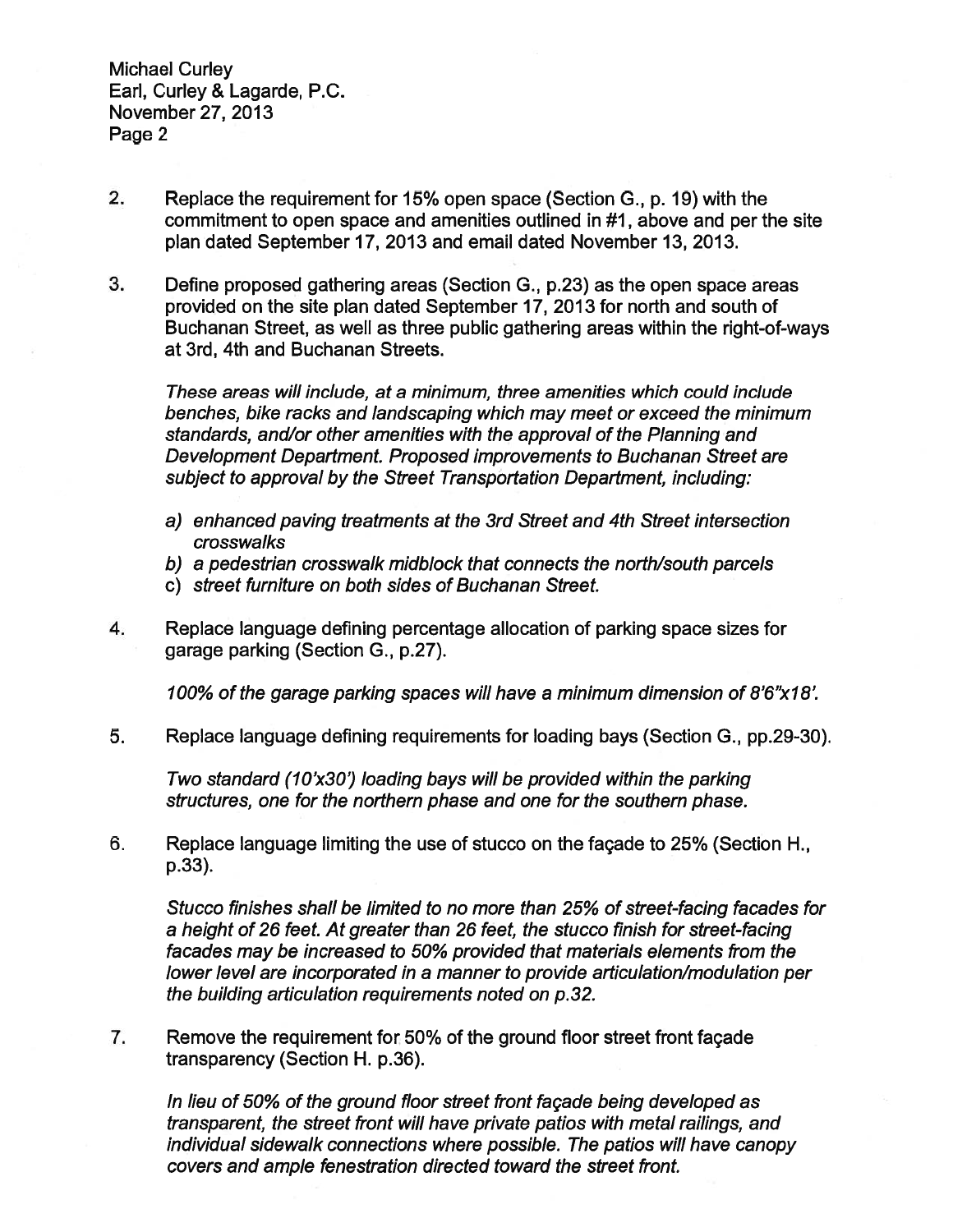Michael Curley Earl, Curley & Lagarde, P.C. November 27, 2013 Page 3

Upon review of this material and through consultation with other Planning and Development staff, I have determined that this request is a reasonable modification to the existing PUD ordinance and I therefore approve the amendment described herein.

If you have any additional questions please feel free to contact me at 602-262-6656 or alan.stephenson@phoenix.gov.

Sincerely,

Alan Stephenson Acting Planning and Development Director

- Attachments: Conceptual Site Plan, dated September 17, 2013 Preliminary Site Plan, dated September 17, 2013 Description of Common Open Space, dated November 13, 2013
- c: Katherine Coles, Central City Village Planner Case File Z-78-08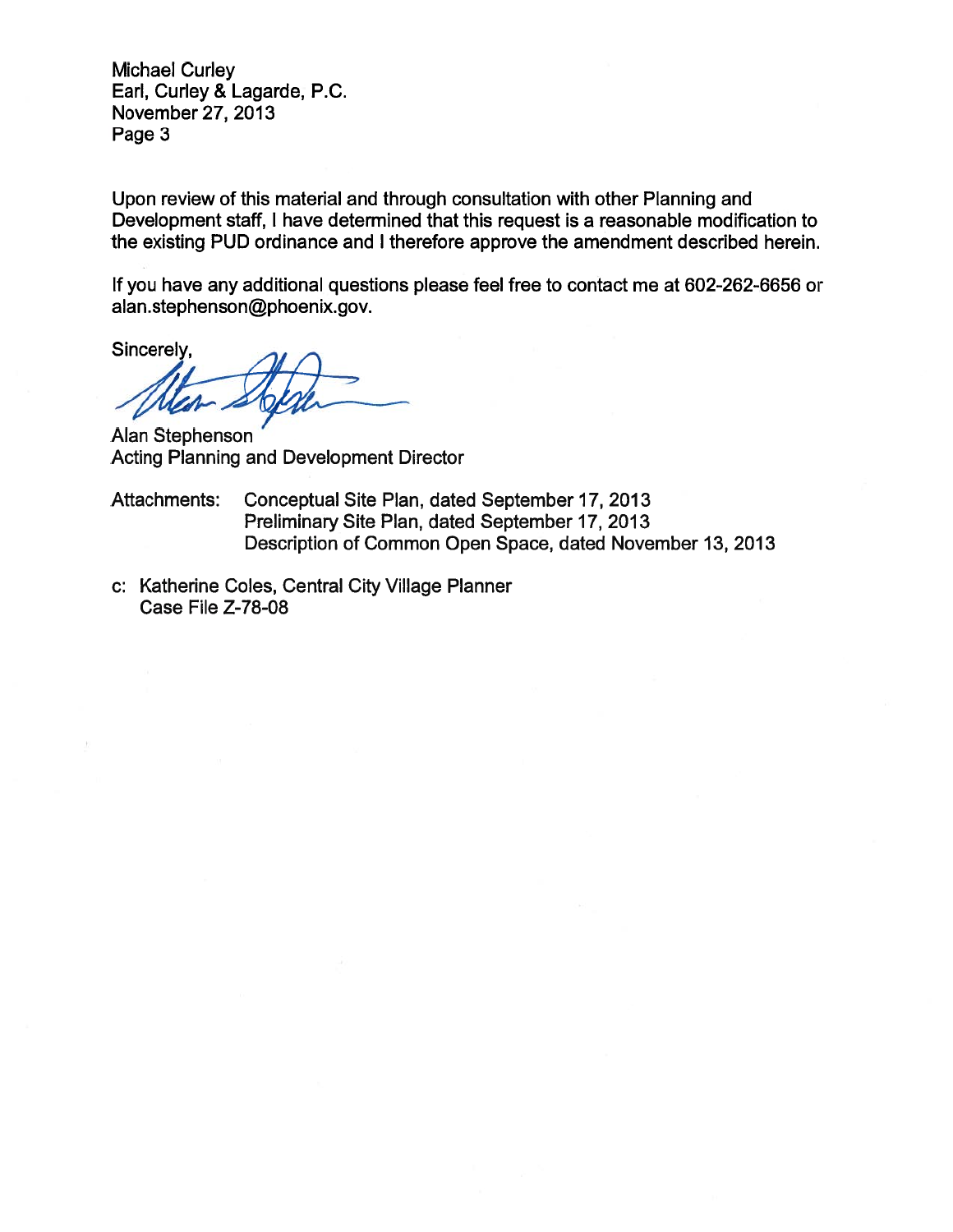

## **CITY OF PHOENIX**



SEP 17 2013



## **BALLPARK APARTMENTS**



conceptual site plan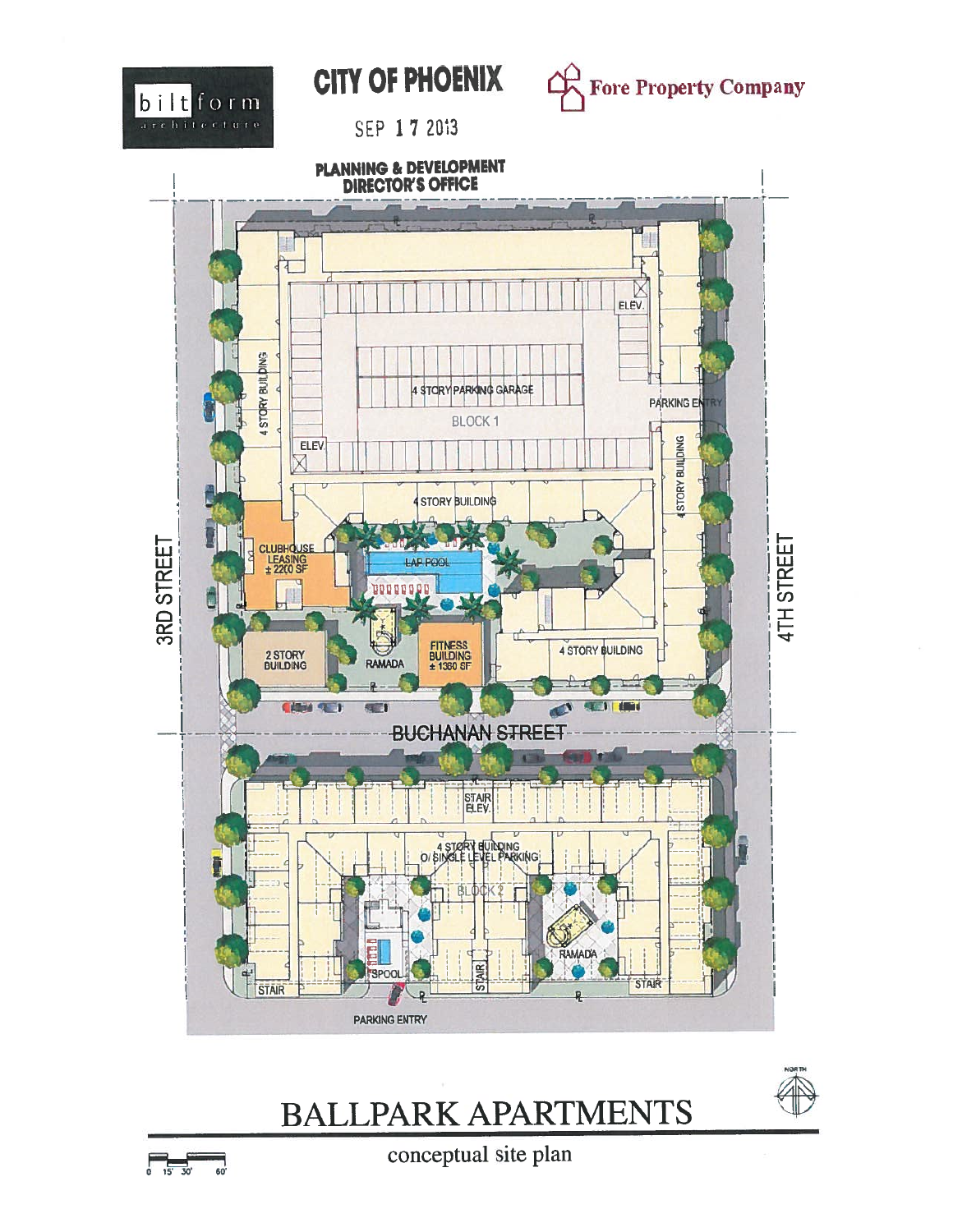